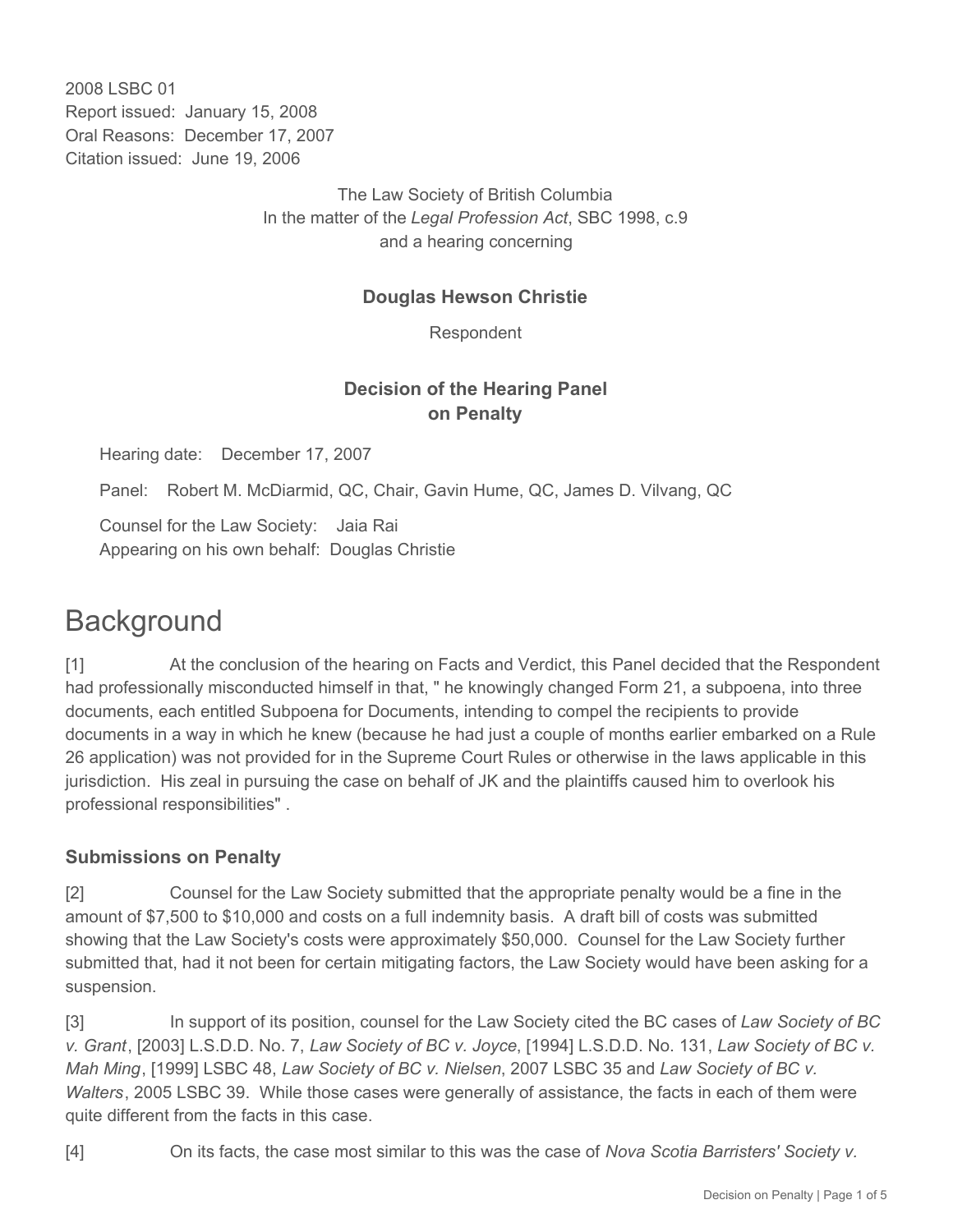*Conrad*, [2002] L.S.D.D. No. 4, paras. 7 and 8:

¶ 7 On February 17, 2000, Deborah Conrad arranged to have subpoenas issued and served on several medical professionals.

¶ 8 On February 18, 2000, additional subpoenas were issued for files from the QEII Health Sciences Centre and Drug Dependency Services, and accompanying the service of the Subpoenas was a letter from Ms. Conrad to the recipients which contained the following:

Please note that the subpoena is in relation to your file only, and that you are not required to provide testimony. Specifically, we require your file in relation to the Respondent, C.A.D. ...

Please contact Sheila Prall Dillman of my office at 460-3426 and we will arrange a courier to pick up a copy of the file. Otherwise you are required to attend with your file at the Supreme Court (Family Division) 3380 Devonshire Avenue, Halifax, Nova Scotia, on February 22, 2000.

and at paras. 11 and 12:

¶ 11 In a written decision dated April 18, 2000, Justice R. James Williams reviewed the facts with regard to the allegations by Ms. C.A.D. that her ex-husband's lawyer had improperly obtained her personal psychiatric, medical and other files. He then stated his views with regard to obtaining disclosure of such documents by use of a subpoena without the consent of C.A.D. at pages 43 - 44:

The subpoena is a document emanating from the Court that issues with the Court's authority. A subpoena compels the person receiving it to bring the document to the Court. While it may be that if the parties to a proceeding agree that a document should be disclosed and that it may be filed with the Court, it may be that no harm is caused in suggesting that the record keeper in such a situation need not appear and that the document can be directed to one of the parties, that is not the case here. There is no such consent.

Without the consent of C.A.D.'s counsel, the records could not be put forward before the Court without the testimony of the record keepers. There was no consent. Saying the record keepers need not appear in response to the subpoena suggests that this was done to secure their disclosure and not evidence at the trial. It is improper in these circumstances for counsel to suggest to the record keeper that they need not respond personally to the subpoena, that they may turn over the records directly to counsel.

#### ¶ 12 He then made the following findings at pages 50 - 51:

Ms. Conrad's actions:

- (1) misrepresented the effect of the subpoena; and
- (2) deprived C.A.D. of the opportunity to have a Court make the above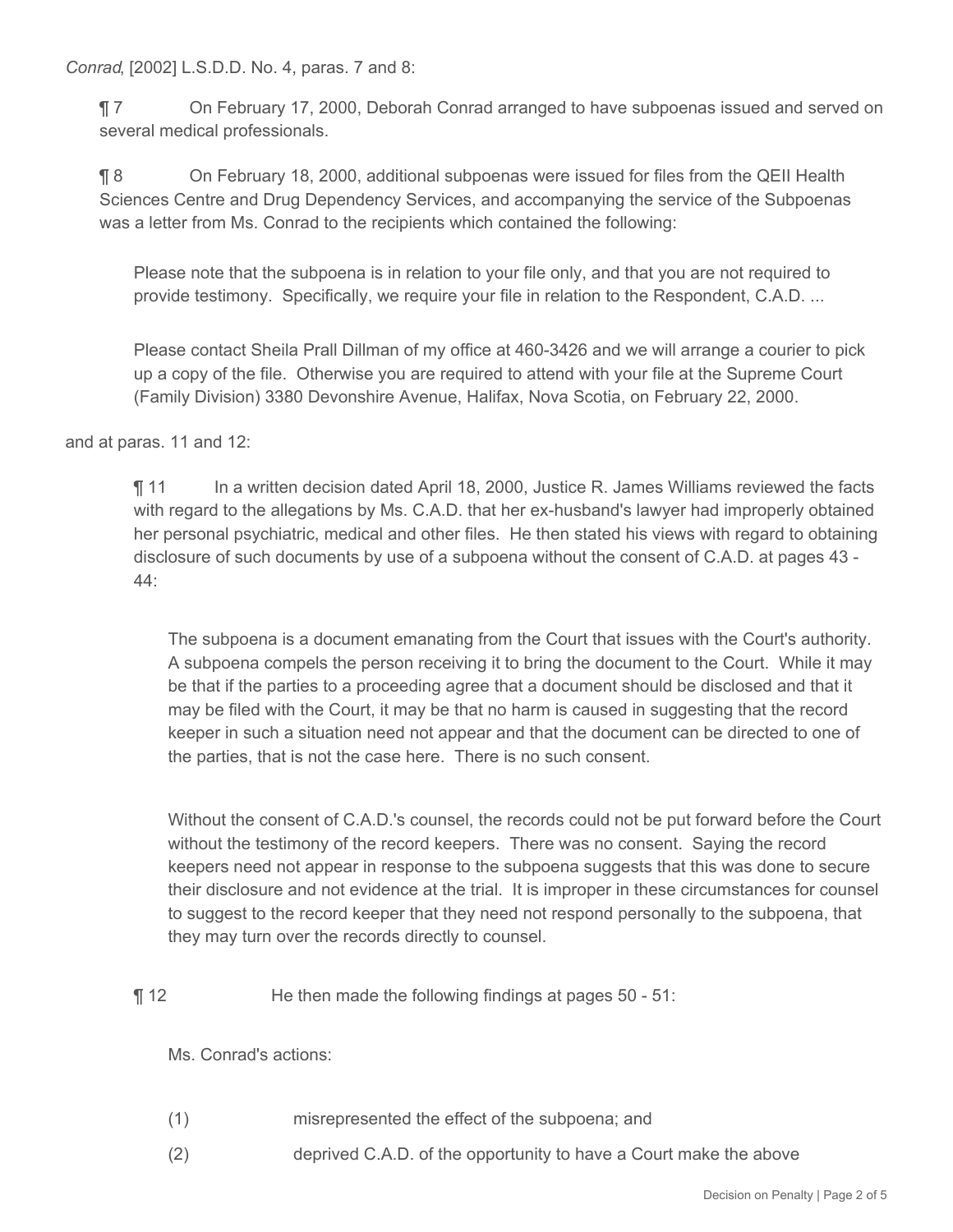determinations.

Ms. Conrad's rationale for her actions collectively amount to the suggestion that it was difficult to get the material; it was important; it was relevant. This sounds very much like " the end justifies the means" . In the observation of legal process, where there is a potential violation of privacy rights, this seldom, if ever, can be the case.

[5] In that case the respondent, Ms. Conrad, was reprimanded by the Nova Scotia Barristers' Society.

[6] Counsel for the Law Society also cited *Law Society of BC v. Ogilvie*, [1999] LSBC 17, which contains a thorough review of the factors that this and all Panels should consider in disciplinary positions.

[7] The Respondent on his own behalf presented seven letters from Judges and lawyers, all attesting to his honesty, integrity and skill as counsel. He also presented letters from his doctor, a long-term friend who is a psychiatrist and his wife and daughter, who commented on the stress the Respondent was under as a result of what he described as a " perfect storm" of stressors, including an extremely heavy case load, a staffing shortage, his having asthmatic bronchitis and whooping cough earlier in the year and, most importantly, his wife having been diagnosed with breast cancer and undergoing chemotherapy. The Respondent also provided letters from 15 people in the community, all attesting to his honesty and contribution to the community.

[8] The Panel also had before it the Respondent's Professional Conduct Record, which has been unblemished for over 30 years.

[9] The Respondent testified on his own behalf to the effect that the whole year in which this transgression occurred was a " nightmare" . He said that the combination of his workload, his illness and especially his wife's cancer had a " numbing effect" . He stated that he felt he was on " auto pilot" .

[10] The Respondent provided evidence of his income, which over the past five years has averaged slightly over \$50,000 net before tax.

[11] The Respondent also testified as to the financial costs as well as the time and energy costs he had incurred in defending himself in this proceeding.

[12] The Respondent cited the case of *Law Society of BC v. Goddard*, 2006 LSBC 12. In that decision on penalty the Panel stated at paras. 7 to 9:

[7] The first duty of the Law Society of BC is to protect the public interest in order to maintain public confidence in the legal profession. Part of the fulfillment of this duty is the disciplining of its members when they breach the responsibilities required of them.

[8] In fulfilling this duty, there is an obligation on the Society to consider the facts of each case individually. In doing so, there is a distinction to be made between the causes of professional misconduct. There are those lawyers who professionally misconduct themselves because they are careless by reason of incompetence, laziness or they are just cavalier about the requirements of practice. The other category of cases where misconduct occurs is when a lawyer becomes overwhelmed with personal circumstances beyond his or her control, which then leads to a breach of his or her professional responsibilities. As referred to in the decision on Facts and Verdict, the Panel accepts that the Respondent's actions were a result of stress as opposed to incompetence or laziness.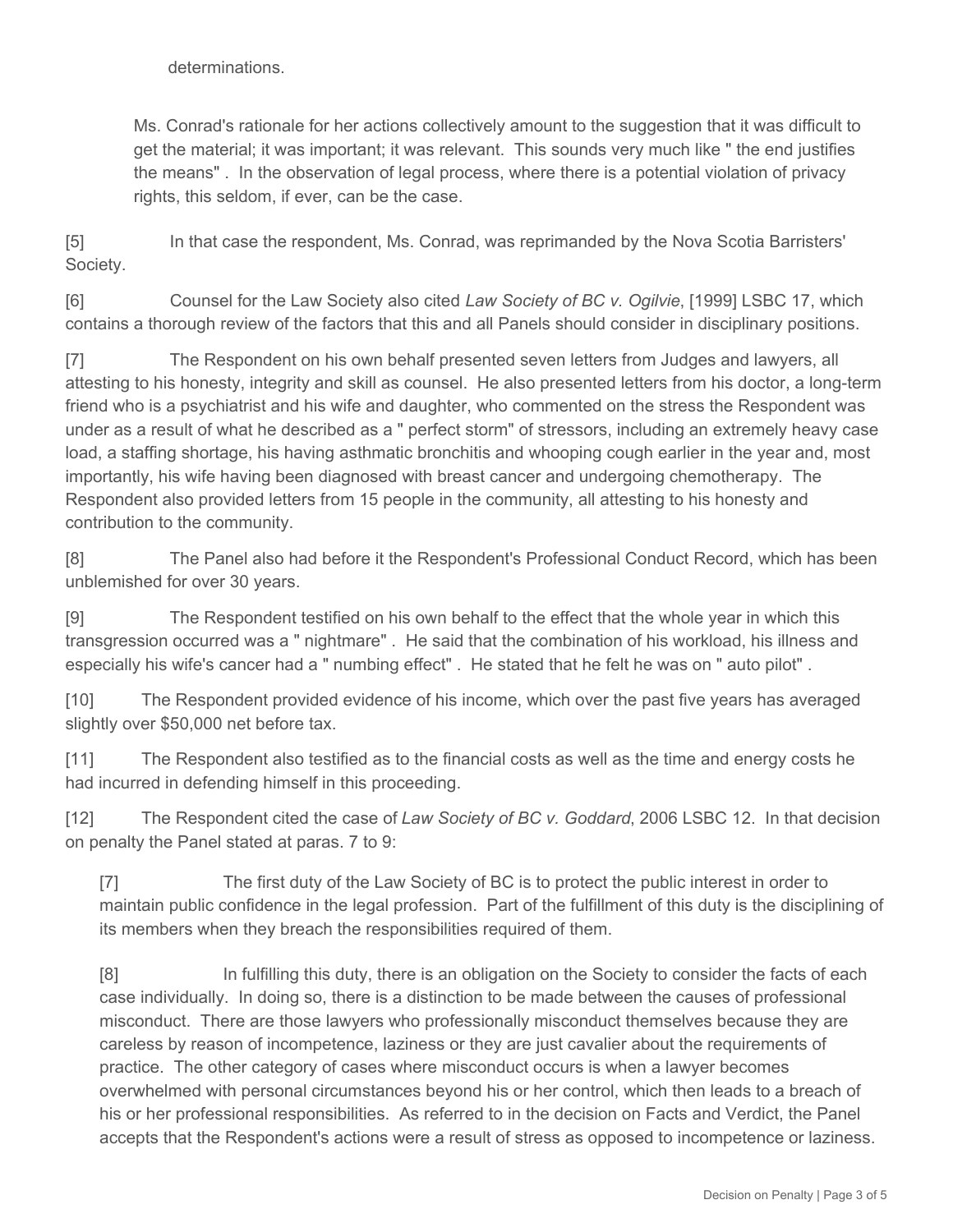[9] Lawyers generally have a very high confidence in their ability to handle pressure. They must have this confidence because, as professionals, they are the ones to whom members of the general public turn for help in stressful situations. It seems that the longer a lawyer practises, the more likely it is that he or she will be unable to accept that they need assistance to handle the share of trauma that happens in their own lives. ...

[13] The Panel accepts that the Respondent's professional misconduct arose out of stress as well as excessive zeal to help his client, rather than a desire for personal gain.

[14] The Panel has put significant weight on the fact that, aside from one previous disciplinary matter over 30 years ago, the Respondent has no other disciplinary record. Also, the many letters presented were given significant weight by the Panel. The Respondent was frequently described as " passionate" about his work. In many ways, his passion and dedication to his client's cause embody the best qualities of a barrister. However, the passion can never be allowed to overcome a barrister's duty to practise by the rules.

[15] The primary purpose of any penalty imposed must be to best achieve the goal of protection of the public. In attempting to achieve that goal the Panel has considered all of the evidence presented and the cases cited in the context of the factors cited in para. 10 of the *Ogilvie* (supra) decision:

(a) *the nature and gravity of the conduct proven* - The Respondent altered a Court form so that the document purported to have a function that it was never intended to have; that is, to procure production of documents from a third party prior to a hearing without the third party actually coming to Court when the true purpose of the form under the Rules was to compel the party to come to Court and bring the document with them. The Panel regards this as a serious abuse of the Rules of Court. The recipients of the document would be misled as to their true legal obligations. Such a document could cause serious breaches of a person's right to privacy;

(b) *the age and experience of the respondent* - The Respondent is over 60 years of age and has been a member of the bar for 36 years. He has certainly had sufficient experience to enable him to know the proper purpose of the subpoena;

(c) *the previous character of the respondent, including details of prior discipline* - The Panel regards the Respondent's previous character as a strongly mitigating factor;

(d) *the impact upon the victim* - In this case, two of the three recipients of the subpoena did not respond as directed. No actual harm occurred, but the potential for harm was present;

(e) *the advantage gained, or to be gained, by the respondent* - Here, the Respondent stood to gain no personal advantage;

(f) *the number of times the offending conduct occurred* - Three subpoenas were issued. They were all done within a two-and-a-half-month period in relation to the same matter;

(g) *whether the respondent has acknowledged the misconduct* - This factor causes the Panel some difficulty. The Respondent's evidence as to his state of knowledge of the impropriety of this document and to his role in the preparation of the subpoenas has been inconsistent;

(h) *the possibility of remediating or rehabilitating the respondent* - Having heard the Respondent's evidence about how seriously he took this complaint, and having read his wife's letter about the effect of